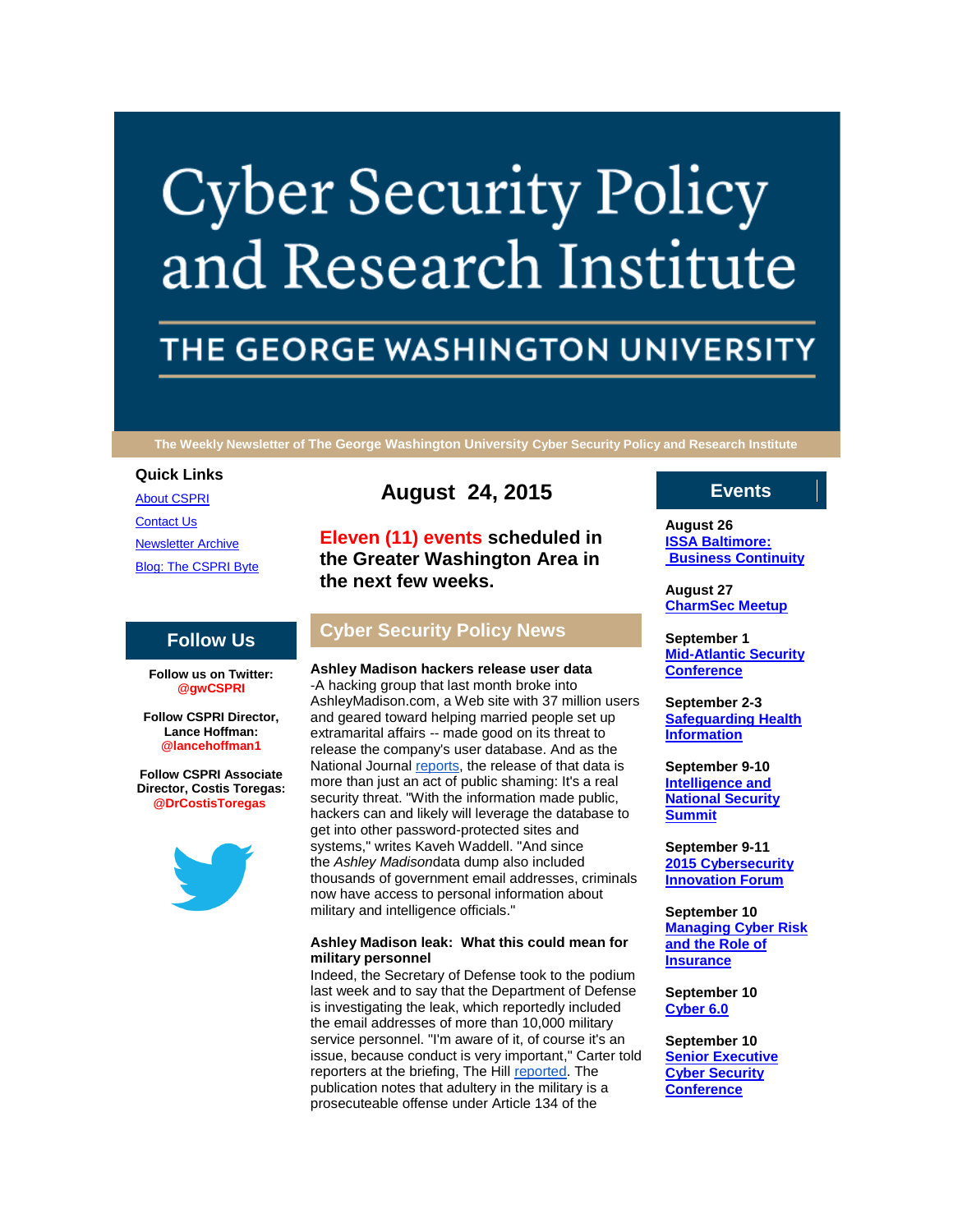Uniform Code of Military Justice. Maximum punishment includes dishonorable discharge, forfeiture of all pay and allowances, and confinement for one year. As such, Carter told reporters that service members found to have used adultery website Ashley Madison [could face disciplinary](http://r20.rs6.net/tn.jsp?f=001mLRM7XiYyE26gyERZq8VbuW2MgZZK7H5uFO-DS3LqUWhjrS9x9All1xAeY5ziWG0VY76VDdFFUXWWPCJa8z4MEyYIDgs1uQaET8zhh2TRXSeq_5PshQD3JHYgZITs8Hax3tw0kzQnjZsMV8ZVreER1-cRhw_WOLWqWVHrpl6Q7-2S0stziHRvIX1xdGiJPthj7QFzKSd49W_W3d0WpHSDpKvDjTUjcIAKP0XEz7T9FGLQG9xuqUshKRAuWfRpHKU-MhTM4qV20UHB1jENlXjUW4C77Zm94ALIMcB_b0_8-k=&c=13XblyPrP4tnpQdwTW09d-kl6kRjlx5PfjumIdEXvwONEHQ3mM66Wg==&ch=4V5sMfbLFRuEE953fMVPmgZL43fkms3fKv1PMtTxNFzn8PlA6ujo4w==)  [action.](http://r20.rs6.net/tn.jsp?f=001mLRM7XiYyE26gyERZq8VbuW2MgZZK7H5uFO-DS3LqUWhjrS9x9All1xAeY5ziWG0VY76VDdFFUXWWPCJa8z4MEyYIDgs1uQaET8zhh2TRXSeq_5PshQD3JHYgZITs8Hax3tw0kzQnjZsMV8ZVreER1-cRhw_WOLWqWVHrpl6Q7-2S0stziHRvIX1xdGiJPthj7QFzKSd49W_W3d0WpHSDpKvDjTUjcIAKP0XEz7T9FGLQG9xuqUshKRAuWfRpHKU-MhTM4qV20UHB1jENlXjUW4C77Zm94ALIMcB_b0_8-k=&c=13XblyPrP4tnpQdwTW09d-kl6kRjlx5PfjumIdEXvwONEHQ3mM66Wg==&ch=4V5sMfbLFRuEE953fMVPmgZL43fkms3fKv1PMtTxNFzn8PlA6ujo4w==)

New reports indicate that hackers are already leveraging the leaked AshleyMadison data [to](http://r20.rs6.net/tn.jsp?f=001mLRM7XiYyE26gyERZq8VbuW2MgZZK7H5uFO-DS3LqUWhjrS9x9All1xAeY5ziWG0iNT6R1Gd3CH_VbFWAIGM2JDbcNmicqeE2N4342g6K_EdytEwp3S9EjXDpuy-ftks-23smm0H_AugRfCCOYU5_ITUuaqmwyHRPjD9DPURnR679bKEySqk18K-qBhVmPq1fz1Qv5-1f6nVKjEl5xNPlQC88rso74b0i6tBNb3zVDoMn0EMh8gzId8JiHooUAzh&c=13XblyPrP4tnpQdwTW09d-kl6kRjlx5PfjumIdEXvwONEHQ3mM66Wg==&ch=4V5sMfbLFRuEE953fMVPmgZL43fkms3fKv1PMtTxNFzn8PlA6ujo4w==)  [conduct extortion attacks.](http://r20.rs6.net/tn.jsp?f=001mLRM7XiYyE26gyERZq8VbuW2MgZZK7H5uFO-DS3LqUWhjrS9x9All1xAeY5ziWG0iNT6R1Gd3CH_VbFWAIGM2JDbcNmicqeE2N4342g6K_EdytEwp3S9EjXDpuy-ftks-23smm0H_AugRfCCOYU5_ITUuaqmwyHRPjD9DPURnR679bKEySqk18K-qBhVmPq1fz1Qv5-1f6nVKjEl5xNPlQC88rso74b0i6tBNb3zVDoMn0EMh8gzId8JiHooUAzh&c=13XblyPrP4tnpQdwTW09d-kl6kRjlx5PfjumIdEXvwONEHQ3mM66Wg==&ch=4V5sMfbLFRuEE953fMVPmgZL43fkms3fKv1PMtTxNFzn8PlA6ujo4w==) Experts say it is very likely that cyberattackers will leverage the AshleyMadison data to make it easier to deliver malicious software and phishing campaigns. Tom Kellerman, chief cybersecurity officer at Trend Micro, said attacks against military personnel who used AshleyMadison may well target spouses of people whose information is included in the database - all in a bid to infect the spouse as a way to eventually steal information from the real target (the cheating military husband or wife). "Something must already be going on for [the Secretary of Defense] to actually have a press conference on that," Kellerman said. "We may actually see spear-phishing campaigns against spouses of individuals who are involved in this, attacks that say, 'Hey, your wife or husband was involved in this site, do you want to see proof of that?' And the proof, in this scenario, would be a a booby-trapped attachment that deploys spyware or malware.

### **Tax refund request scam**

-The Internal Revenue Service (IRS) disclosed last week that identity thieves abused a feature on the agency's Web site to pull sensitive data on more than 330,000 potential victims as part of a scheme to file fraudulent tax refund request. According to KrebsOnSecurity.com, the site that first publicized that that ID thieves were abusing the weakness, said the new number from the IRS was three times the previous estimates by the agency. The IRS has taken the problematic "Get Transcript" feature offline, but Krebs says the agency's Web site is still vulnerable: "The IRS has responded to the problem of tax ID theft partly by offering [Identity Protection](http://r20.rs6.net/tn.jsp?f=001mLRM7XiYyE26gyERZq8VbuW2MgZZK7H5uFO-DS3LqUWhjrS9x9All1xAeY5ziWG02d-bRHzkNbpPdPCHBOETtkfn9UhOlIsnBnmrIntcvA8OIJYphEu7dEYeAxR-mxPpBzLmlflYyXD0eauA8UZgewlkjG2qLOQ_cSFGaUHXEhsQjAXMvLRaIUKXtGyAxptOOSa8JZEflABfYe_YcNLhIgGnUBFKr88A&c=13XblyPrP4tnpQdwTW09d-kl6kRjlx5PfjumIdEXvwONEHQ3mM66Wg==&ch=4V5sMfbLFRuEE953fMVPmgZL43fkms3fKv1PMtTxNFzn8PlA6ujo4w==)  [PINs](http://r20.rs6.net/tn.jsp?f=001mLRM7XiYyE26gyERZq8VbuW2MgZZK7H5uFO-DS3LqUWhjrS9x9All1xAeY5ziWG02d-bRHzkNbpPdPCHBOETtkfn9UhOlIsnBnmrIntcvA8OIJYphEu7dEYeAxR-mxPpBzLmlflYyXD0eauA8UZgewlkjG2qLOQ_cSFGaUHXEhsQjAXMvLRaIUKXtGyAxptOOSa8JZEflABfYe_YcNLhIgGnUBFKr88A&c=13XblyPrP4tnpQdwTW09d-kl6kRjlx5PfjumIdEXvwONEHQ3mM66Wg==&ch=4V5sMfbLFRuEE953fMVPmgZL43fkms3fKv1PMtTxNFzn8PlA6ujo4w==) (IP PINs) to affected taxpayers that must be supplied on the following year's tax application before the IRS will accept the return," Krebs writes. "However, the IRS.gov Web site allows consumers who have lost their IP PINs to recover them, and incredibly that feature is still using the same authentication method relied upon by the IRS's flawed Get Transcript function."

# **Spotify privacy policy controversy**

-Music streaming service Spotify raised many an eyebrow last week with the release of a new privacy policy that says the company will access smartphone data including motion sensors, GPS trackers, photos and contacts, and that the company's app can share that information with the company's partners. "This has all been made apparent by a rather significant

### **September 14-16 [EnergySec Security](http://r20.rs6.net/tn.jsp?f=001mLRM7XiYyE26gyERZq8VbuW2MgZZK7H5uFO-DS3LqUWhjrS9x9All6QEQq6Scx9eQDEZR6X4ZJfOzOISin77kKEWz0AVdYPNeAgH48sKocpKfqcu8BulbE4OkkbDp_RDexUOiGvg6k7YuDCggBqKN9pc7aDywdn8q6VSE0_rVdHcGbVlDUINjGvIfm0WQEBF6ufeBfdVW6Q=&c=13XblyPrP4tnpQdwTW09d-kl6kRjlx5PfjumIdEXvwONEHQ3mM66Wg==&ch=4V5sMfbLFRuEE953fMVPmgZL43fkms3fKv1PMtTxNFzn8PlA6ujo4w==)  [and Compliance](http://r20.rs6.net/tn.jsp?f=001mLRM7XiYyE26gyERZq8VbuW2MgZZK7H5uFO-DS3LqUWhjrS9x9All6QEQq6Scx9eQDEZR6X4ZJfOzOISin77kKEWz0AVdYPNeAgH48sKocpKfqcu8BulbE4OkkbDp_RDexUOiGvg6k7YuDCggBqKN9pc7aDywdn8q6VSE0_rVdHcGbVlDUINjGvIfm0WQEBF6ufeBfdVW6Q=&c=13XblyPrP4tnpQdwTW09d-kl6kRjlx5PfjumIdEXvwONEHQ3mM66Wg==&ch=4V5sMfbLFRuEE953fMVPmgZL43fkms3fKv1PMtTxNFzn8PlA6ujo4w==)**

#### **September 16 [GW Cyber Academy](http://r20.rs6.net/tn.jsp?f=001mLRM7XiYyE26gyERZq8VbuW2MgZZK7H5uFO-DS3LqUWhjrS9x9All6QEQq6Scx9eQDEZR6X4ZJfOzOISin77kKEWz0AVdYPNeAgH48sKocpKfqcu8BulbE4OkkbDp_RDexUOiGvg6k7YuDCggBqKN9pc7aDywdn8q6VSE0_rVdHcGbVlDUINjGvIfm0WQEBF6ufeBfdVW6Q=&c=13XblyPrP4tnpQdwTW09d-kl6kRjlx5PfjumIdEXvwONEHQ3mM66Wg==&ch=4V5sMfbLFRuEE953fMVPmgZL43fkms3fKv1PMtTxNFzn8PlA6ujo4w==)  [Open House](http://r20.rs6.net/tn.jsp?f=001mLRM7XiYyE26gyERZq8VbuW2MgZZK7H5uFO-DS3LqUWhjrS9x9All6QEQq6Scx9eQDEZR6X4ZJfOzOISin77kKEWz0AVdYPNeAgH48sKocpKfqcu8BulbE4OkkbDp_RDexUOiGvg6k7YuDCggBqKN9pc7aDywdn8q6VSE0_rVdHcGbVlDUINjGvIfm0WQEBF6ufeBfdVW6Q=&c=13XblyPrP4tnpQdwTW09d-kl6kRjlx5PfjumIdEXvwONEHQ3mM66Wg==&ch=4V5sMfbLFRuEE953fMVPmgZL43fkms3fKv1PMtTxNFzn8PlA6ujo4w==)**



**Click [here](http://r20.rs6.net/tn.jsp?f=001mLRM7XiYyE26gyERZq8VbuW2MgZZK7H5uFO-DS3LqUWhjrS9x9All4ktaZpLytn3H22jNtJdONN0Nimw89nsziqJRhRFToDFzhX0ereI__NRIR8Fhfx9HD2zACCzCgD3nlLR3SPdmE-TK7PenYEzB4P19aRkYRX7yNAmP_eu-bG8i6q7VbtXXLNu4HrFPfGh-ixZus5NByxAjitRul92rw==&c=13XblyPrP4tnpQdwTW09d-kl6kRjlx5PfjumIdEXvwONEHQ3mM66Wg==&ch=4V5sMfbLFRuEE953fMVPmgZL43fkms3fKv1PMtTxNFzn8PlA6ujo4w==) for detailed descriptions**